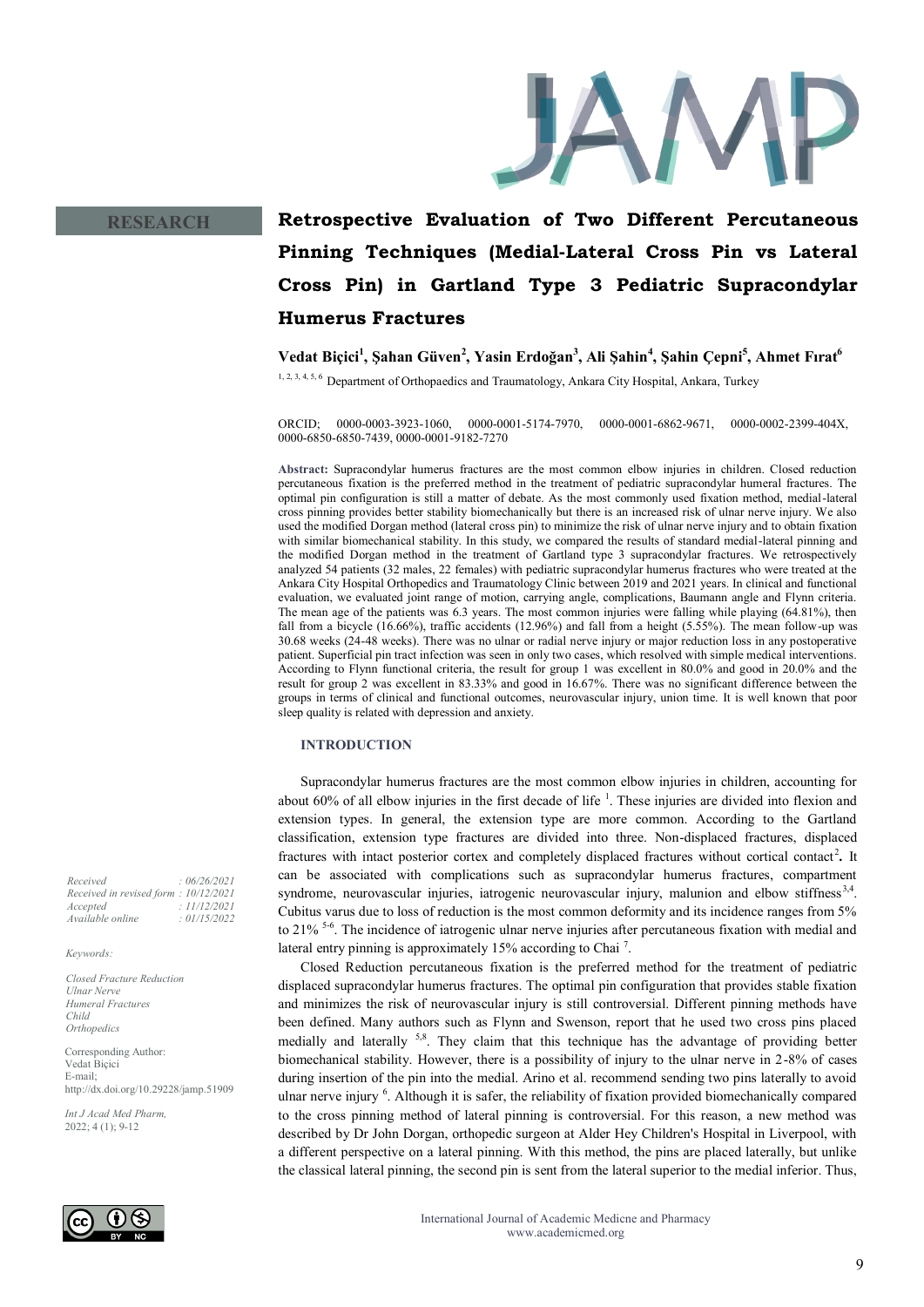by lateral cross-pinning, the risk of ulnar nerve injury is eliminated and a more stable fixation is provided biomechanically <sup>9</sup>.

For this reason, we aimed to equate the results of standard percutaneous medial-lateral pinning with the three-pin lateral cross pinning method in the treatment of Gartland type 3 supracondylar fractures, which we applied in our clinic.

# **MATERIALS and METHODS**

#### *Design*

The study was conducted in accordance with the principles of the Helsinki Declaration. After obtaining the approval of the Ankara City Hospital Ethics Committee (approval: E1-21-1907). We retrospectively analyzed patients with pediatric supracondylar humerus fractures treated at the Ankara City Hospital Orthopedics and Traumatology Clinic between 2019 and 2021 years. As inclusion criteria; Patients who underwent closed reduction percutaneous fixation technique due to Gartland type 3 supracondylar fracture were identified. Patients under 3 years of age, over 12 years of age, those with open fractures, those with neurovascular damage, those requiring open reduction were not included in the study. Fifty-four patients who met the criteria were included in the study. Thirty patients with standard medial-lateral cross pinning were determined as Group 1, and 24 patients with lateral cross pinning were determined as Group 2.

#### *Surgical Technique*

All patients received general anesthesia. The operations were performed by a single orthopedic surgeon. A single dose of parenteral cefazolin prophylaxis was given to all patients 30-60 minutes before the operation. 1.5-2.2 mm diameter K-wires were used in the procedures.

Traction was applied with the forearm in supination. Fracture displacement was corrected in the coronal plane by applying medial-lateral force to the fracture while maintaining traction. The posterior displacement of the fracture was then corrected by hyperflexing the elbow and applying a posterior force while bringing the forearm to pronation. Reduction was confirmed by a sterile draped C-arm. After the closed reduction maneuver, two K-wires were placed over the lateral epicondyle in Group 1 patients, holding the opposite cortex. Then, the elbow was flexed to 90°. The ulnar nerve was rounded back with the opposite thumb. A K-wire was placed over the medial epicondyle to hold the opposite cortex **(**Figure 1).

Figure 1: Postoperative x-ray image of the patient with medial-lateral cross pinning.



In Group 2 patients, two K-wires were placed over the lateral epicondyle in the same way, holding the opposite cortex. The third wire was sent through the lateral cortex in the proximal part of the fracture line towards the medial condyle (Figure 2). The adequacy of reduction and fixation was checked with the C-arm. Pins are bent to prevent migration. The pins were cut from the outside of the skin to prevent reoperation. Postoperatively, a long arm cast was applied with the elbow in 90° flexion.

**Figure 2:** Schematic image of the lateral cr oss pinning technique (a), postoperative x-ray image (b)



#### *Postoperative Evaluation*

The patients were evaluated according to the postoperative 1st, 3rd, 6th week, 3rd and 6th month control data. The plaster was removed in the 3rd week and range of motion (ROM) exercises were started. Antero-posterior and lateral radiographs were taken in all controls visits. After the radiographs showed signs of union in the fourth or sixth week, the pins were removed without anesthesia. Patients were evaluated with neurovascular status, infection, passive joint movements and carrying angle measurements. Flynn criteria and Baumann angle were used in clinical evaluation. Classified as excellent, good, moderate and poor according to two Flynn criteria defined by loss of motion in degrees and loss of carrying angle in degrees <sup>5</sup>. Elbow carrying angle was measured with the patient standing, arms at the sides and palms facing forward. The angle between a line drawn from the coracoid process of the scapula to the midpoint of the elbow and a second line drawn from the midpoint of the wrist to the midpoint of the elbow was determined as the carrying angle. The angle was measured with a goniometer and compared to the opposite extremity .

# **RESULTS**

Demographic data of the patients, type of fracture, length of hospital stay, average delay from injury to surgery, follow-up time are given in Table 1. The most common injuries were falling while playing (64.8 %), then fall from a bicycle (16.6 %), traffic accidents (12.9 %) and fall from a height (5.5 %). None of the patients had neurovascular deficits at the time of admission. Pin tract infection developed in two cases (two case in group 1) as a postoperative complication. But all the infections were superficial and healed. There was no ulnar or radial nerve deficit or major reduction loss in any postoperative patient. The mean radiological and clinical union times were 5.1 weeks. The mean time to union was 5.06 weeks in group 1 and 5.19 weeks in group 2. There was no significant difference in terms of radiological and clinical union times ( $P > 0.05$ ). There was also no significant difference regarding the change in Baumann angle, total elbow motion, carrying angle  $(P > 0.05)$ . The functional and cosmetic results of the patients according to the Flynn criteria are given in Table 2.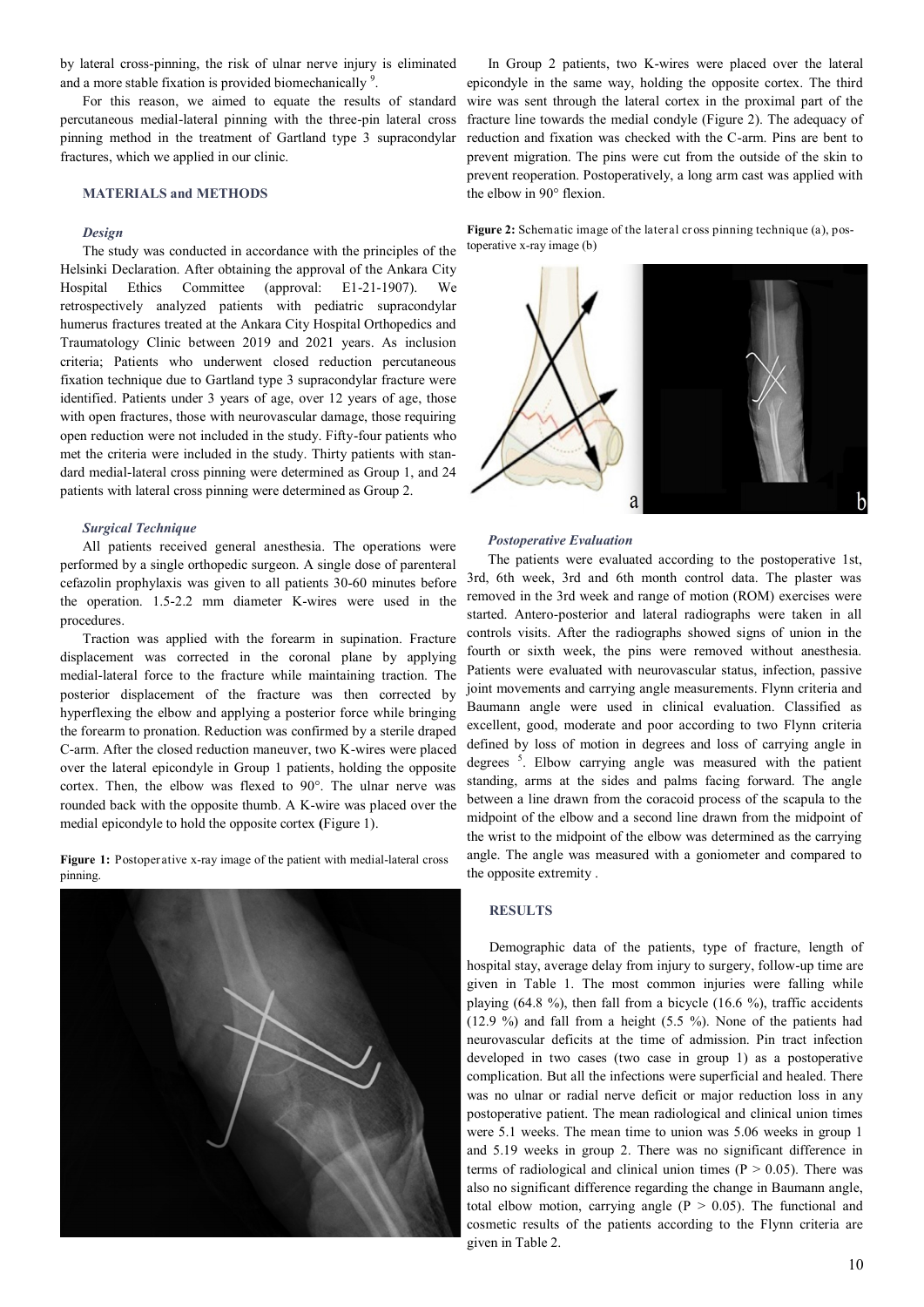**Table 1**: Demographic data of the patients, type of fracture, length of hospital stay, average delay from injur y to surgery, follow-up time

| <b>Variables</b>                                         | Group $1(n=30)$  | Group 2 $(n=24)$  | P value     |
|----------------------------------------------------------|------------------|-------------------|-------------|
| Sex distribution <sup>a</sup>                            |                  |                   |             |
| Male                                                     | 18               | 14                | $p=0,414$   |
| Female                                                   | 12               | 10                | $p=0,324$   |
| Mean age of the patient (years)                          | $6.13 \pm 2.06$  | $6.55 \pm 2.17$   | $p = 0.175$ |
| Side affected <sup>a</sup>                               |                  |                   |             |
| Right                                                    | 11 $(36.6\%)$    | $9(37.5\%)$       | $p=0,057$   |
| Left                                                     | 19 $(63.3\%)$    | 15 (62.5 $\%$ )   | $p=0,356$   |
| Fracture type <sup>a</sup>                               |                  |                   |             |
| Posteromedial                                            | $22(73.3\%)$     | 19 $(79.1\%)$     | $p=0,327$   |
| Posterolateral                                           | $8(26.6\%)$      | $5(20.8\%)$       | $p=0,401$   |
| Hospital stay (days) <sup>b</sup>                        | $2.16 \pm 0.45$  | $2.37 \pm 0.54$   | $p=0.669$   |
| Average delay from injury to surgery (days) <sup>b</sup> | $0.75 \pm 0.54$  | $0.85 \pm 0.58$   | $p=0.281$   |
| Average follow-up (weeks) <sup>b</sup>                   | $30.16 \pm 9.36$ | $30.89 \pm 11.13$ | $p=0.586$   |

<sup>a</sup>Values are given as the number of patients

<sup>b</sup>Values are given as the mean and SD

**Table 2:** The functional and cosmetic results of the patients according to the Flynn criteria

|                  | <b>FLYNN Functional</b> |                |            | <b>FLYNN</b> Cosmetic |            |            |
|------------------|-------------------------|----------------|------------|-----------------------|------------|------------|
|                  | Group 1                 | Group 2        | p value    | Group 1               | Group 2    | p value    |
| <b>Excellent</b> | 24 (80 %)               | $20(83.3\%)$   | $p=0.34$   | $22(73.3\%)$          | $18(75\%)$ | $p = 0.39$ |
| Good             | $6(20\%)$               | $4(16.6\%)$    | $p = 0.41$ | $8(26.6\%)$           | $6(25\%)$  | $p = 0.44$ |
| Moderate         | $\theta$                | $\mathbf{0}$   |            | $\theta$              | $\theta$   |            |
| Poor             | $\mathbf{0}$            | $\overline{0}$ |            | $\boldsymbol{0}$      | $\theta$   |            |

# **DISCUSSION**

Gartland Type 3 supracondylar humeral fractures are fractures that require urgent surgical treatment because they are unstable and complications are serious. It is aimed to heal without loss of elbow movements, to have a cosmetically normal appearance and to recover without deformity during remodeling, and therefore full anatomical reduction and stable fixation are aimed 11,12. Many different treatment methods are applied depending on the vessel and nerve injury, displacement, and soft tissue edema. Since different approaches and results have been reported such as the number of pins to be used (2 or 3), medial-lateral cross pinning, only lateral pinning and lateral cross pinning, there is no consensus on treatment. This brings a lot of controversy. Medial pin placement, in particular, carries a risk of iatrogenic ulnar nerve injury. Although techniques such as elbow extension or medial mini-incision are recommended to protect the ulnar nerve, the rate of ulnar nerve injury during medial pinning varies between  $1.4\%$  to  $15.6\%$  in the literature  $13,14,15$ . However, these methods also have disadvantages such as loss of reduction, additional surgical incision and prolongation of the operation time.

Techniques in which pins were inserted laterally were used to avoid ulnar nerve injury. However, stability in these techniques has also been a matter of debate and different results have been reported. Bloom et. al. reported that there was no difference between lateral pinning and lateral-medial pinning in their biomechanical study. They even found that there was more stiffness in the lateral pinning duringextension <sup>16</sup>.

Chen et. al. similarly stated that there was no biomechanical difference in lateral-medial and only lateral pinning, but stated that the fracture shape, pin thicknesses used and the way the pins were placed laterally (divergent, parallel) affected these results  $17$ . On the contrary, there are many publications reporting that the desired biomechanical stability cannot be achieved in lateral divergent or parallel pinning methods, especially when compared to torsional forces, it is more unstable and reduction losses are higher than in patients who are applied medial cross pins 18,19,20. It has also been particularly emphasized in the literature that crossing  $2^{1,22}$  pins contributes to stability. Apart from the pin configuration, the number of pins also has an effect on stability. Although 2 pins are usually placed, reduction is also made with more than 2 pins in comminuted and more complex fractures. Claireaux et al has been shown that fracture reduction is maintained better with three wires in crossed configuration (two lateral and one medial wire) and had a smaller change in Baumann angle compared to those fractures treated with other pin configurations  $23$ . In similar biomechanical studies, mechanical stability was found to be much higher in cases with 2 and 3 pins in the same and different configurations, in those with 3 pins  $16,24,25,26$ . In our study, in order to avoid ulnar nerve damage, the pins were placed crosswise from the lateral and the same results were obtained in cases with medial-lateral cross pinning. In addition, the risk of ulnar nerve injury was eliminated by placing the pins laterally, and the stability recommended in the literature was provided by using 3 pins and placing them diagonally.

In supracondylar humerus fractures, since the ends of the pins are